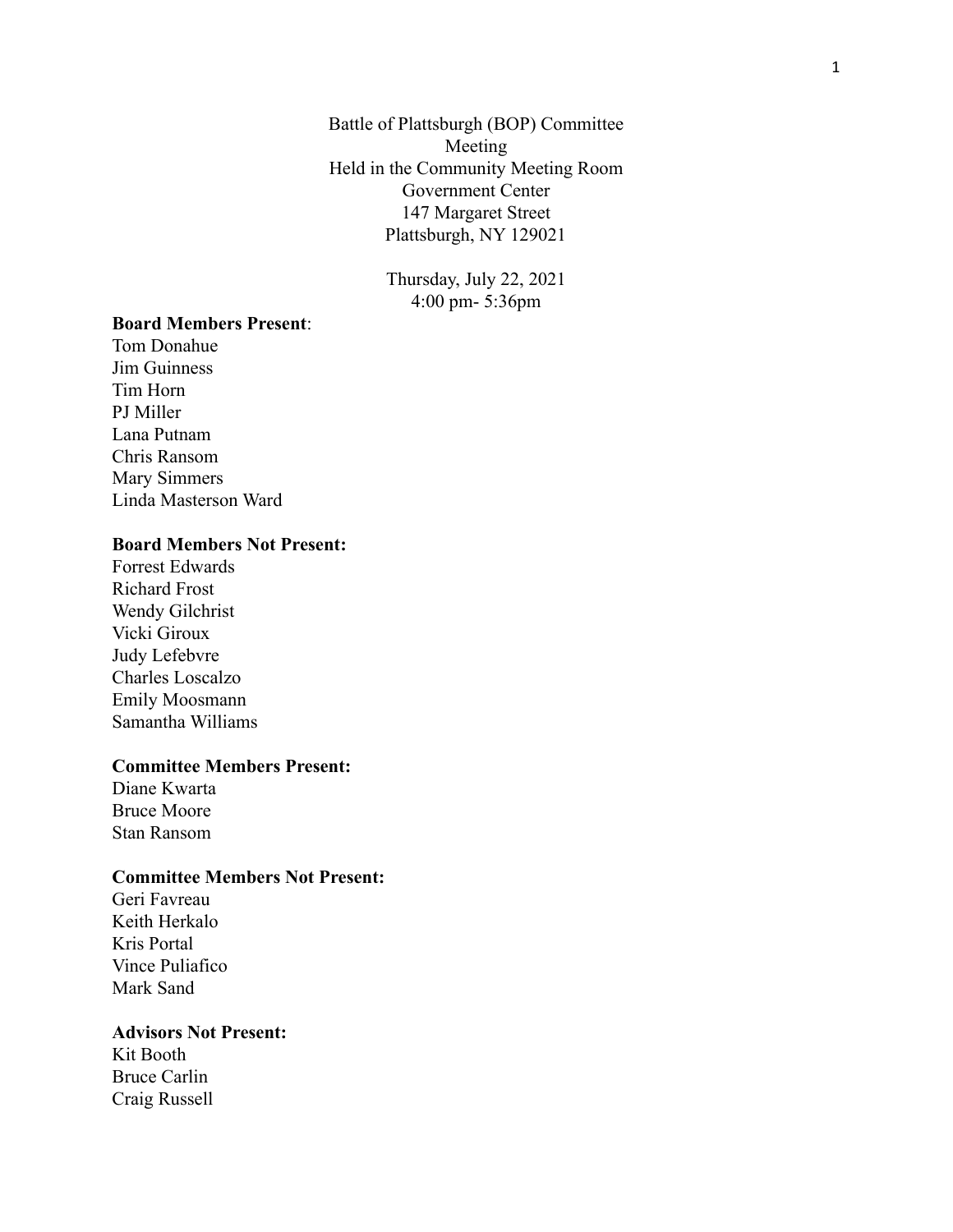# Gary VanCour **Welcome and Agenda**

President, Tom Donahue called the meeting of the Battle of Plattsburgh to order at 4pm and welcomed everyone. He mentioned that it is now less than 2 months until the Commemoration. He said that we will be reviewing the proposed Commemoration schedule (revised July 21, 2021) with the intent to finalize it very shortly.

Tom reported:

# **Thursday, Sept 9, 2021**

| 10am-4pm                  | Museums                                                      | activities are accurate as on the<br>proposed schedule                                            |
|---------------------------|--------------------------------------------------------------|---------------------------------------------------------------------------------------------------|
| 11am-noon                 | Battle of Culver Hill Ceremony                               | accurate                                                                                          |
| $1:30$ pm-4pm             | <b>Tours</b>                                                 | accurate                                                                                          |
| 3pm-7pm                   | <b>Oval Craft Brewing</b>                                    | accurate                                                                                          |
| $12-10$ pm                | Israel Green's Tavern                                        | accurate                                                                                          |
| 12:30pm-4:30pm<br>1pm-5pm | <b>Outdoor Festivities</b>                                   | time revised to 1pm to 5pm<br>otherwise accurate                                                  |
| $4pm-6pm$                 | Entertainment-"Fulton's Folly"                               | accurate                                                                                          |
| $4pm-5pm$                 | <b>Riverside Cemetery Ceremony</b>                           | time changed from 5pm start to<br>allow "travel time" from Riverside to<br><b>Valcour Brewing</b> |
| $6pm-6:30pm$              | <b>Welcome from Stone Barracks</b>                           | accurate. John Rock & re-enactors<br>may take part                                                |
| $6:30$ pm-9:30pm          | Refreshments & Entertainment<br>Band: "All Without the Base" | accurate                                                                                          |

Thanks to sponsors – some additional sponsors' names will be added.

# **Friday, September 10, 2021**

| $12$ noon     | Encampment | accurate |
|---------------|------------|----------|
| $12$ noon-4pm | City Well  | accurate |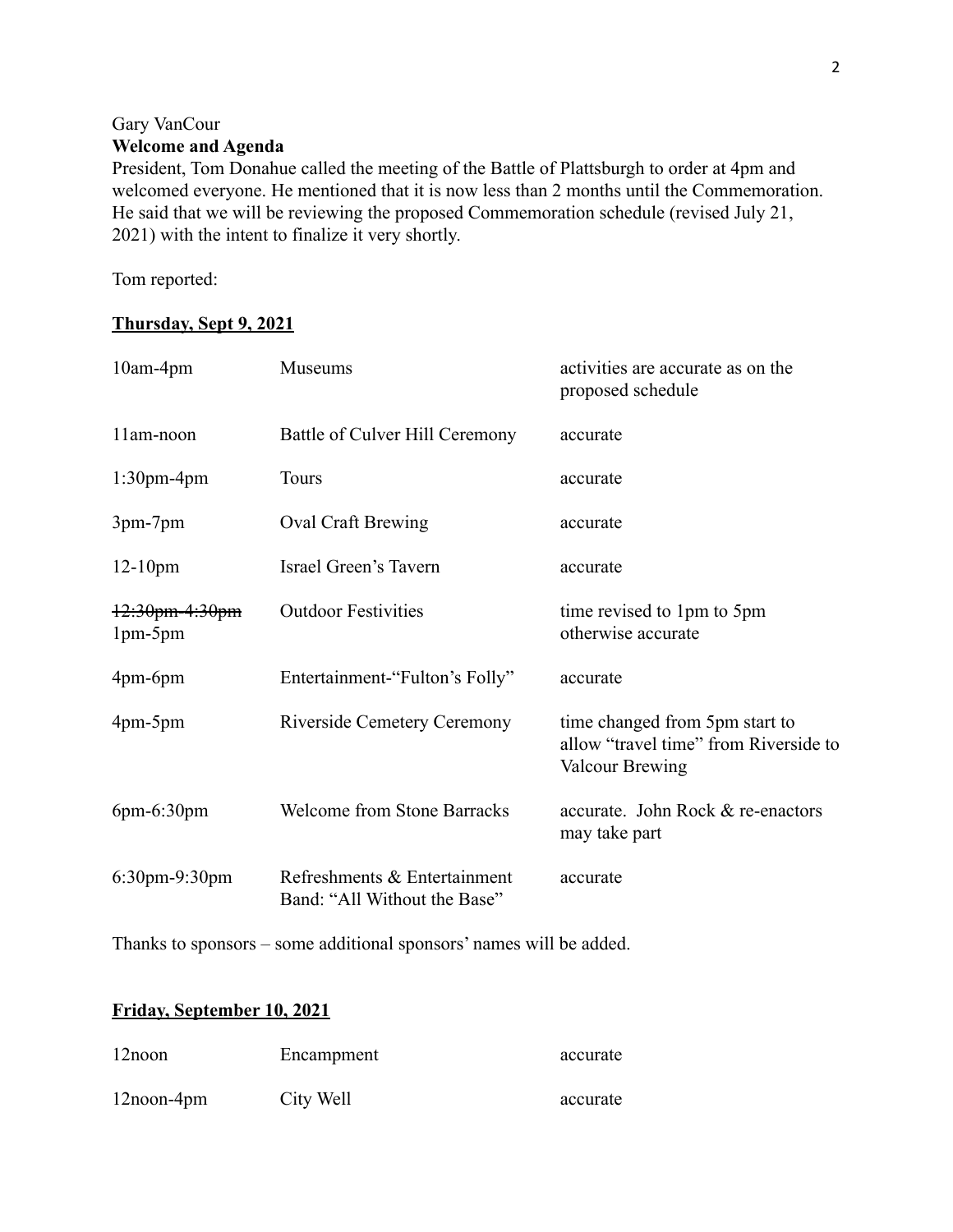| 12noon-4pm                          | Museums                                         | accurate                                                                                                                                                                                         |
|-------------------------------------|-------------------------------------------------|--------------------------------------------------------------------------------------------------------------------------------------------------------------------------------------------------|
| $4pm-10pm$                          | Info Booth                                      | accurate                                                                                                                                                                                         |
| 4pm-9pm                             | Food & Exhibits                                 | accurate                                                                                                                                                                                         |
| $3:45-5:45$ pm                      | Live Music<br><b>Trinity Park Towne Meeting</b> | accurate                                                                                                                                                                                         |
| 5pm-6:30pm                          | <b>History Talks</b>                            | accurate except the times for<br>individual talks will be removed.                                                                                                                               |
| $6:30-9:30$ pm                      | Welcome – City Hall steps                       | accurate                                                                                                                                                                                         |
| $6:30$ pm- $7$ pm                   | Stan Ransom CT Peddler                          | only Stan not Rod Driscoll                                                                                                                                                                       |
| 7pm-9pm                             | <b>Bear Tracks Concert</b>                      | accurate                                                                                                                                                                                         |
| 9:30 <sub>pm</sub>                  | Fireworks                                       | accurate                                                                                                                                                                                         |
| <b>Saturday, September 11, 2021</b> |                                                 |                                                                                                                                                                                                  |
| 9:30am-11am<br>8am-10am             | Cannon Ball Run                                 | time change to 8am-10am<br>spelling of ElliptiGO should be<br>Adirondack ElliptiGO<br>Add to description: weapons<br>demonstrations                                                              |
| 10am-4pm                            | Encampment                                      | accurate                                                                                                                                                                                         |
| <del>10am-4pm</del><br>9am-2pm      | Farmers' Market                                 | change time to 9am-2pm                                                                                                                                                                           |
| 10am-4pm                            | <b>Exhibits City Hall</b>                       | accurate. Courtney is taking care of<br>cleaning up exhibits.<br>Would be nice to have volunteers to<br>sit in City Hall to answer questions.<br>Would be good to have a script<br>and/or video. |
| $10am-4pm$                          | <b>Information Booth</b>                        | accurate<br>Would be nice to have booth<br>repainted                                                                                                                                             |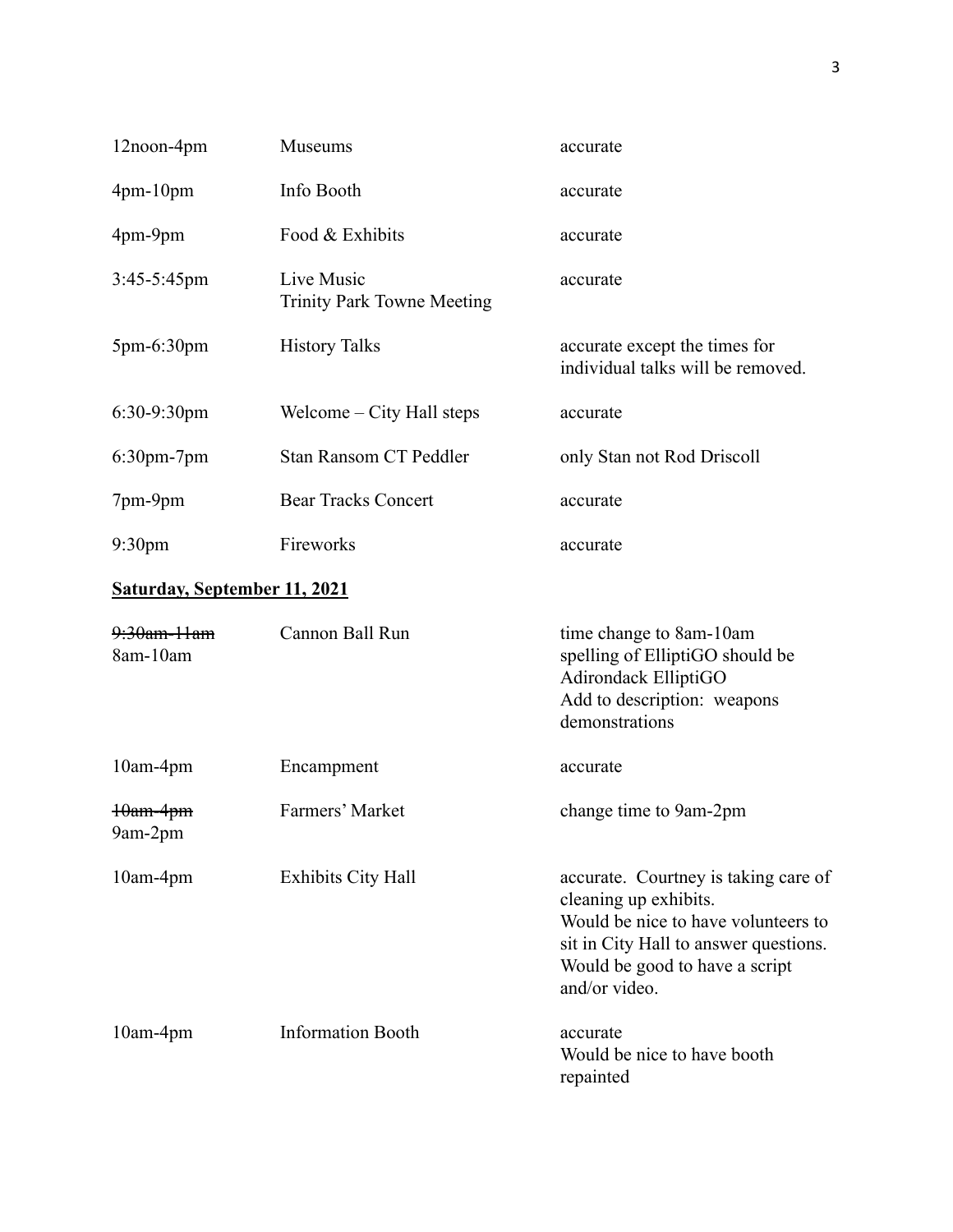| 10am-3:30pm                       | Old Time Children's Fair                                      | accurate                                                      |
|-----------------------------------|---------------------------------------------------------------|---------------------------------------------------------------|
| 10am-3:30m                        | Tour Macdonough Monument                                      | accurate                                                      |
| 9:30am-11:30am                    | <b>History Talks</b>                                          | accurate except times for individual<br>talks will be removed |
| 10am-4pm                          | Kids' Games                                                   | accurate                                                      |
| 12noon                            | Kid's Muster                                                  | accurate                                                      |
| <b>TBA</b>                        | Rotary Roducky Derby                                          | will check with Rotary                                        |
| 10am-8pm                          | Food & Exhibits                                               | accurate                                                      |
| 10am-2pm                          | Museums                                                       | accurate                                                      |
| 10am-6pm                          | City Well                                                     | accurate                                                      |
| <b>TBA</b>                        | Crab Island                                                   | accurate<br>Will be 11am.                                     |
| 11am-11:30amRotary Bed Races      |                                                               | will check with Rotary                                        |
| $1pm-2:30pm$                      | Parade                                                        | accurate - Vicki working on                                   |
| 2:45pm-3:30pm                     | <b>Beat Retreat</b>                                           | accurate – we have sufficient bands                           |
| 3:45pm-4:15pm                     | <b>Rotary Tricycle Races</b>                                  | will check with Rotary                                        |
| $3:45$ pm-7:30pm                  | Entertainment                                                 | accurate                                                      |
| $7:30$ pm-9:30pm                  | Israel Green's Tavern (Buster's)<br>Music by "Fulton's Folly" | accurate                                                      |
| 7pm-10pm                          | Macomb Ball                                                   | accurate                                                      |
| <b>Sunday, September 12, 2021</b> |                                                               |                                                               |
| $10om 11om$ Warshin               |                                                               |                                                               |

| $10$ am- $11$ am | Worship                   | accurate |
|------------------|---------------------------|----------|
| 11am-12noon      | <b>Shape Note Singers</b> | accurate |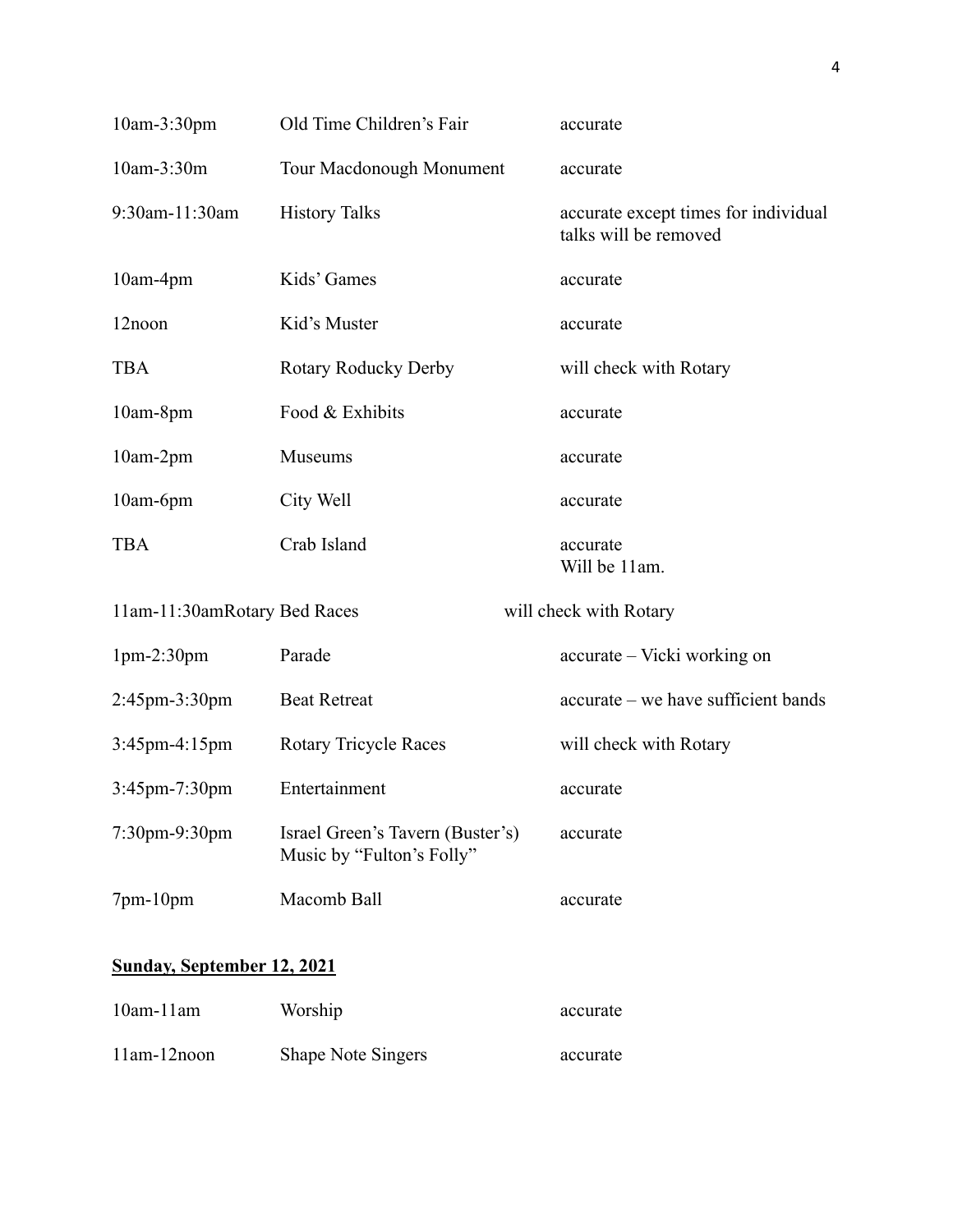| $11am-3pm$                    | Info Booth                          | accurate                                                           |
|-------------------------------|-------------------------------------|--------------------------------------------------------------------|
| 11am-3pm                      | Encampment                          | accurate                                                           |
| $11am-3pm$                    | Old Time Village Fair & Market      | accurate-there are vacancies if<br>people would like to volunteer? |
| $11am-2:30pm$                 | <b>Tour Macdonough Monument</b>     | accurate                                                           |
| $11am-3pm$                    | City Well                           | accurate                                                           |
| $11am-3pm$                    | Food & Exhibits                     | accurate                                                           |
| $11am-3pm$                    | Kids' Games                         | accurate                                                           |
| 12noon                        | Kids' Muster                        | accurate                                                           |
| $11am-3pm$                    | <b>Antique Cars</b>                 | Tom working on                                                     |
| 11:30am-12:30pm<br>12noon-1pm | Firetruck Pull                      | Time change to 12noon-1pm                                          |
| $12$ noon- $2:30$ pm          | <b>Exhibits-City Hall</b>           | accurate                                                           |
| $12$ noon- $2:30$ pm          | Entertainment                       | accurate                                                           |
| <b>TBD</b>                    | <b>Historical Marker Dedication</b> | time to be determined                                              |
| $4pm-5pm$                     | Ceremony Old Post Cemetery          | accurate                                                           |

# **Publicity**

A variety of media groups will be publicizing our event. Interviews – consider doing an interview promoting your area. Maybe when we distribute posters, we could use the opportunity to ask for donations. McKenzie Delisle will be doing our social media.

# **Poster Contest & Buttons**

Linda passed around a copy of the button with the poster winner's illustration. 500 buttons have been ordered. We plan to sell them at \$5. Tim Horn will deliver buttons.

# **Volunteers**

Tim Horn and Diane Kwarta are working on volunteer assistance. Ameri-Corps Seniors (formerly RSVP) will help. Diane will call Kate Gardner at Ameri-Corps Senior and send to the members of the committee a volunteer sign up/registration form.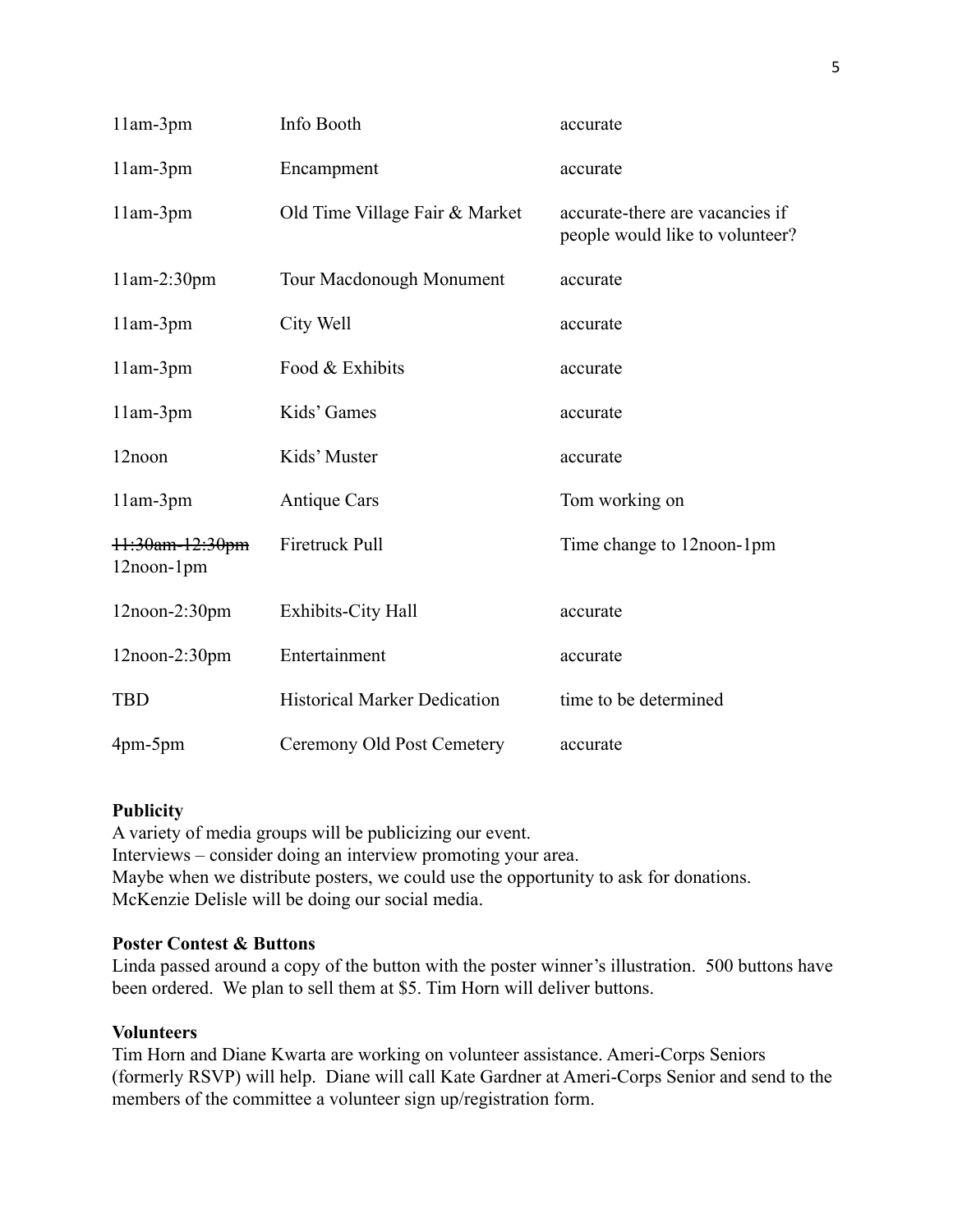## **Tours by Melissa Bistor-Cross**

Tim Horn will get Melissa Bistor-Cross' contact information to Tom Donahue.

## **Food Court/Food Trucks**

Send Tom Donahue any ideas for Food Trucks for the Commemoration.

## **Sound Systems**

We have a small, portable sound system to use at Riverside Cemetery. Russell Fair will be our sound person for entertainment during the Commemoration.

## **Bear Tracks**

Bear Tracks would like to raise funds for disabled veterans at Battle of Plattsburgh.

## **Quilt Raffle**

Linda passed around a photo of the quilt that was donated to us to raffle.

## **Fund Raising**

There is a crucial need for everyone to help contact potential sponsors.

## **Fund Raising – Buster's**

Buster's is willing to do a fund raiser for the Battle of Plattsburgh. It will be Wed., Aug 25. We can gather prizes for the raffle.

#### **Meetings**

The Community Meeting Room is available for our meeting every Thursday through the end of August.

**The next meeting** would be Thursday, **at 4pm** in the Community Meeting Room of the Government Center.

# **Adjournment**

Meeting adjourned at 5:36pm

Respectfully submitted:

Chris Ransom, Secretary